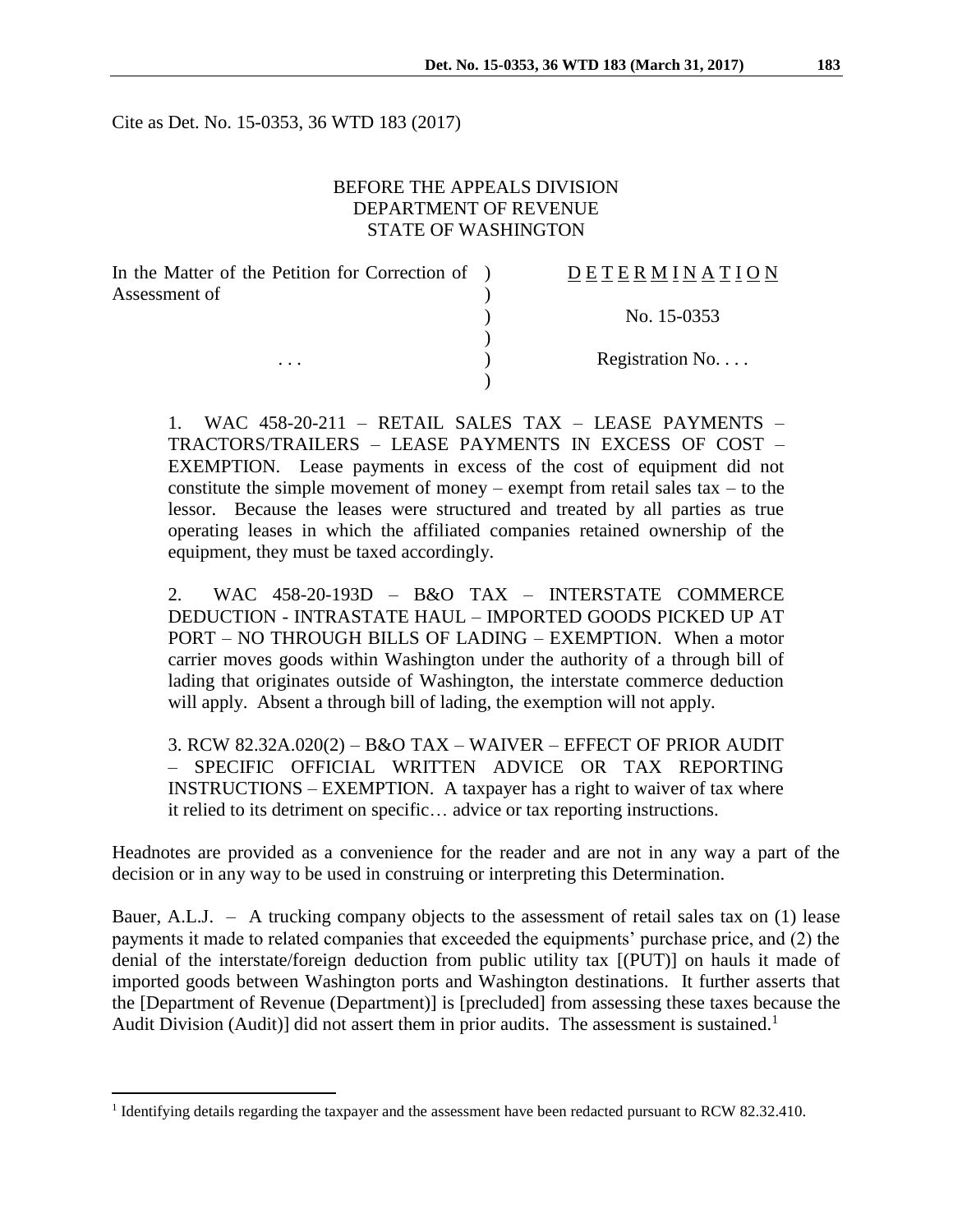#### ISSUES

- 1. Whether, under WAC 458-20-211 (Rule 211), lease payments for tractors and trailers are exempt from retail sales tax when those payments exceed the original cost of the equipment?
- 2. In the absence of through bills of lading, are intrastate hauls of imported goods picked up at Washington ports considered to be the continuation of import transportation exempt from [business and occupation (B&O)] tax in accordance with WAC 458-20-193D?
- 3. Is the Department precluded from asserting tax on lease payments and intrastate hauls because Audit [did not] tax them in a prior audit?

# FINDINGS OF FACT

[Audit] audited the books and records of [Taxpayer] for the period January 1, 2010, through December 31, 2013 (audit period). As a result, on October 20, 2014, Audit issued an assessment for the following amounts:

| $\$\ldots$            | Retail Sales B&O Tax                                                 |
|-----------------------|----------------------------------------------------------------------|
| $\dddot{\phantom{0}}$ | <b>Retail Sales Tax</b>                                              |
| $\ddots$              | <b>Motor Transportation Tax</b>                                      |
| $\ddots$              | <b>Urban Transportation</b>                                          |
| $\cdots$              | Motor Vehicle Tax                                                    |
| $\cdots$              | <b>Total Debit</b>                                                   |
| $\dddot{\phantom{0}}$ | Interest through October 20, 2014 (interest has continued to accrue) |
| $\ddots$              | 5% Assessment Penalty (Substantial Underpayment Penalty)             |
| $\mathbb{S}$          | <b>Total Assessed</b>                                                |
|                       |                                                                      |

Taxpayer appealed the assessment, . . . , on December 19, 2014.

Taxpayer's business activities in Washington State during the audit period included the transportation of goods as a common carrier. Taxpayer has locations in . . . , Washington, and [out-of-state], as well as trucks located in . . . , Washington.

Taxpayer is licensed to haul goods in interstate commerce. Taxpayer does not dispute that [a certain amount] of the tractors and trailers it used did not meet Washington's substantial use in interstate commerce test for exemption from use tax.

Lease Payments. Taxpayer leased motor vehicles, tractors, and trailers (equipment) from three other related companies. Certain pieces of equipment did not meet the substantial use threshold for exemption from use tax. Some of the leases for this equipment were 25-30 years old. According to Taxpayer, all of the related companies were set up for estate planning tax purposes and for funneling "compensation" to individual shareholders. $2.3$ 

<sup>&</sup>lt;sup>2</sup> The father of four children (two sons and two daughters), ostensibly for federal estate tax purposes, set up the following companies for his [children].

<sup>(1)</sup> Taxpayer, which is 100% owned by the two brothers,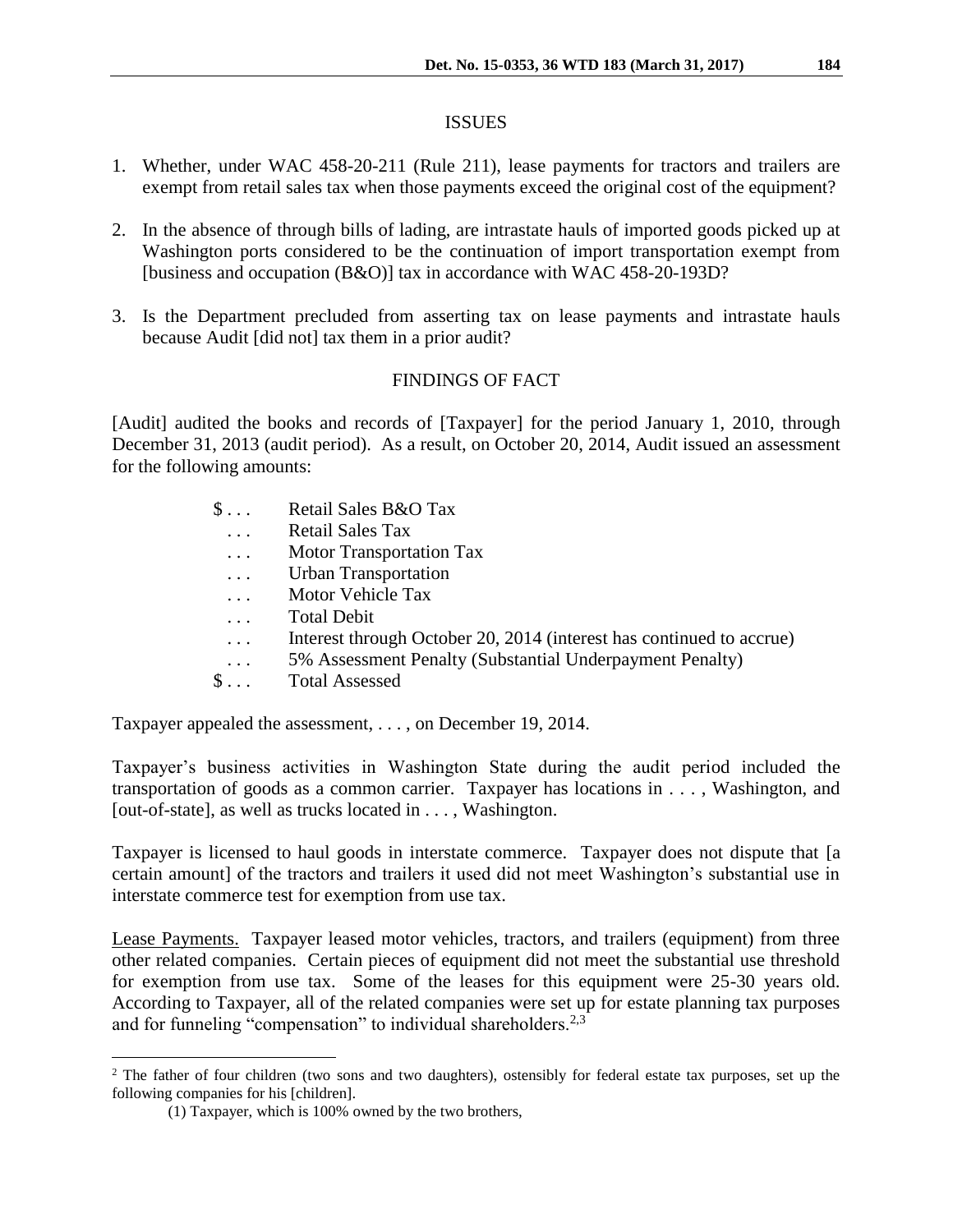All of the equipment that Taxpayer leased had been acquired by the other entities prior to 2005. According to Taxpayer, the shareholders' father had, before his death, set up the following lease terms between the companies:

- 14.4% of the cost yearly for the first 5 years
- 12.0% of the cost for the next ; and
- 6% of the cost thereafter.

(Emphasis added.) After Taxpayer's lease payments equaled the cost of the equipment, Taxpayer did not take title to the equipment, but continued to make lease payments, as the lease term "6% of the cost thereafter" dictated. Taxpayer characterizes those later lease payments (and all lease payments during the audit period) as a means of moving money to the other entities. Taxpayer characterized such payments as "compensation" upon which no retail sales taxes were due.

Interstate Commerce Deduction. Taxpayer explains that it operated two divisions in Washington – a heavy haul division and a bulk haul division. A substantial portion of Taxpayer's Washington business in both divisions involved trucking between the ports of . . . and . . . and designated Washington destinations. Taxpayer treated these hauls as deductible interstate hauls on its Washington Excise Tax Returns.

As to its "heavy haul" division, Taxpayer explains that it participated in the shipment of individual pieces of heavy construction and logging equipment from [out-of-country] to two storage yards in Washington – one in  $\dots$  and one in  $\dots$  – from which the pieces of equipment would be further distributed to dealers. Dock workers individually off-loaded the pieces of equipment . . . by driving them off their respective ships. None of the equipment manufacturers had their own storage areas at either port. Customs checked each piece of equipment individually, and thereafter, according to Taxpayer, [the equipment] could only remain on port property for a short period of time. Taxpayer was hired to pick them up for delivery to the appropriate yard.

Taxpayer explains that it provided uninterrupted movements of this equipment from the Port of . . . "to the actual point of entrance in Washington." Taxpayer states that it treated these hauls as part of interstate commerce under federal regulations (49 CFR 390.5) that Taxpayer believed was industry practice. Taxpayer thus treated these hauls as deductible interstate hauls.

Taxpayer has provided a copy of two Pick-Up/Delivery Orders that it contends were integral parts of their respective bills of lading, and thereby constituted sufficient documentation under the provisions of WAC 458-20-193D (Rule 193D) to support the deduction.

<sup>(2)</sup> a corporation that is owned by the same two brothers and their two sisters,

<sup>(3)</sup> a LLC wholly owned by one of the brothers, and

<sup>(4)</sup> a LLC wholly owned by the other brother.

The father's intention was that the LLCs and the corporation would purchase the equipment and Taxpayer "would pay for it." Taxpayer entered into lease agreements with the other three entities that owned the equipment. All equipment subject to the audit was acquired prior to 2005 by the other entities, where title remained throughout the audit period, and the leases subject to the audit were all entered into before 2005.

<sup>&</sup>lt;sup>3</sup> Taxpayer uses the term "compensation" to mean a form of sharing money between family members.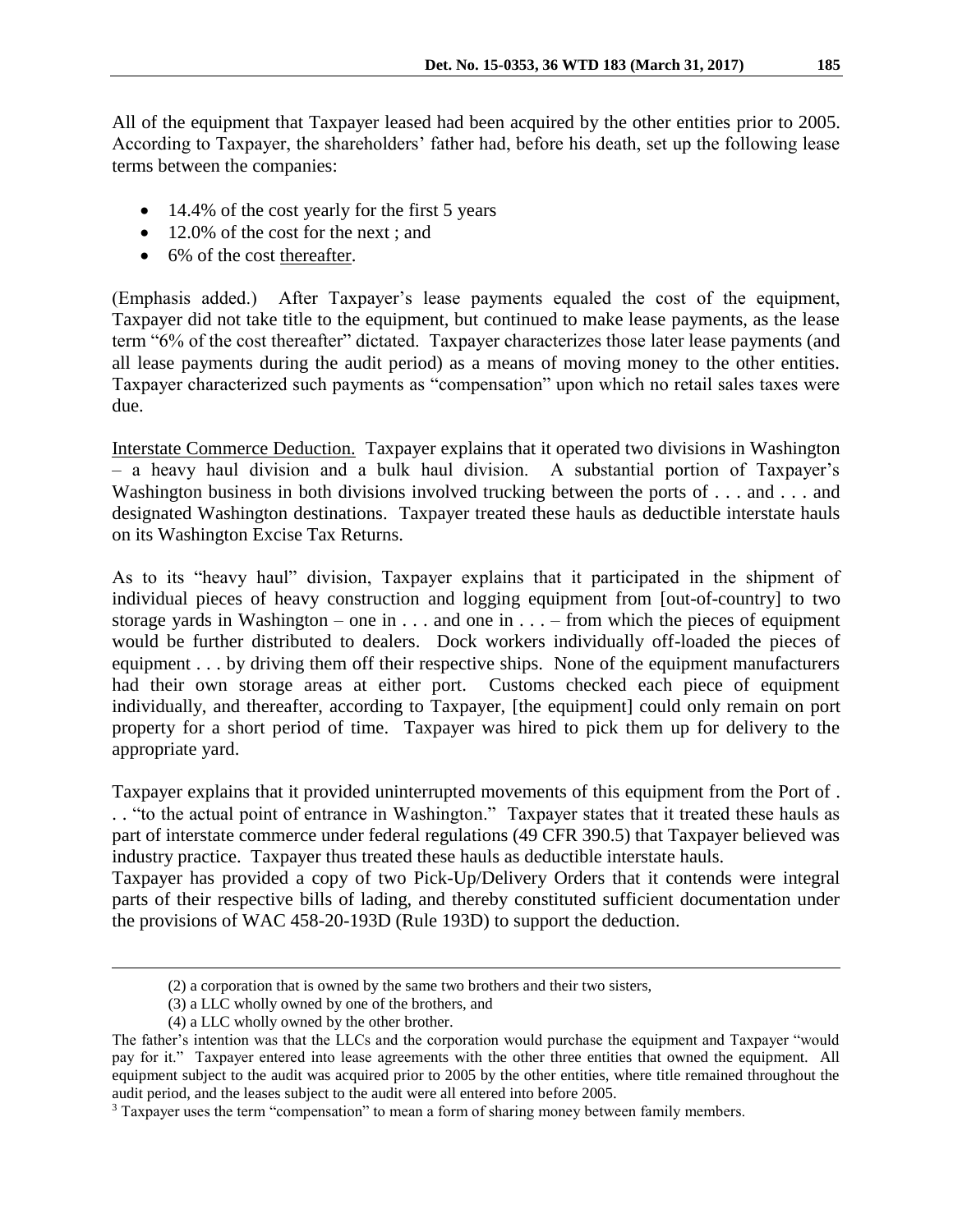The first example of documents provided by Taxpayer is a Pick Up/Delivery Order whereby Taxpayer was to pick up a . . . Excavator being delivered from [out-of-country], at the [container yard] in . . . after clearing customs, and to deliver it to the [warehouse yard] in . . . . The Order instructs that Taxpayer was to make an appointment with the Port before picking up the excavator. A separate sea waybill was attached under which authority the excavator had to be shipped by sea from [out-of-country] to the Port of  $\dots$ .

The second example is a Pick Up/Delivery Order whereby Taxpayer was to pick up four new wheel loaders at the Port of . . . and haul them to an address in . . . , Washington. A separate sea waybill ordered that the loaders be shipped from [out-of-country] to the Port of . . . .

As to its bulk order division, Taxpayer made hauls from the [terminal] at the Port of . . . . Bulk cement arrived by ship from [out-of-country] or by rail from [out-of-country], and was then put into silos at the Port of . . . . Taxpayer picked up the bulk cement from the silos, and then hauled it to whatever . . . plant was designated by the . . . , which owned the plants.

Taxpayer treated all heavy equipment and bulk hauls that originated or terminated at port locations as deductible interstate hauls. Audit chose a sample of these hauls to determine what percentage qualified for the interstate deduction.<sup>4</sup> Of this sample, Audit did not find any of Taxpayer's documentation to be sufficient to support the deduction, and thus projected a 100% error rate for the entire sample.

Audit then looked at the origin and destination of these hauls to establish what percentages of these hauls should have been taxed under Motor Transportation [PUT] and Urban Transportation PUT. The percentage of each of these was then applied to the sample and assessed under Schedules 4A (Motor Transportation) and 4B (Urban Transportation).

Although Taxpayer agreed with the sample selection, it disagreed with Audit's conclusion that it did not qualify for the interstate deduction on these hauls. Taxpayer, however, was unable to provide Audit with bills of lading for its own hauls with origination points other than Washington ports. Taxpayer asserts that, in making a decision based merely on documentation, Audit ignored [substance] over [form].

## ANALYSIS

Lease Payments. RCW 82.04.040(3)(a) defines a lease or rental as "any transfer of possession or control of tangible personal property for a fixed or indeterminate term for consideration." WAC 458-20-211(2)(f) (Rule 211(2)(f)) discusses "true leases":

The term "true lease" (often referred to as an "operating lease") refers to the act of leasing property to another for consideration with the property under the dominion and control of the lessee for the term of the lease with the intent that the property will revert back to the lessor at the conclusion of the lease.

<sup>4</sup> A sampling method was used as follows: Data for the audit period was provided in electronic format. Customers with total unreported hauls under \$2,000, hauls under \$100, negative amounts, and zero amounts were excluded from the population. Hauls of \$3,000 or larger were removed from the population and examined on an actual basis.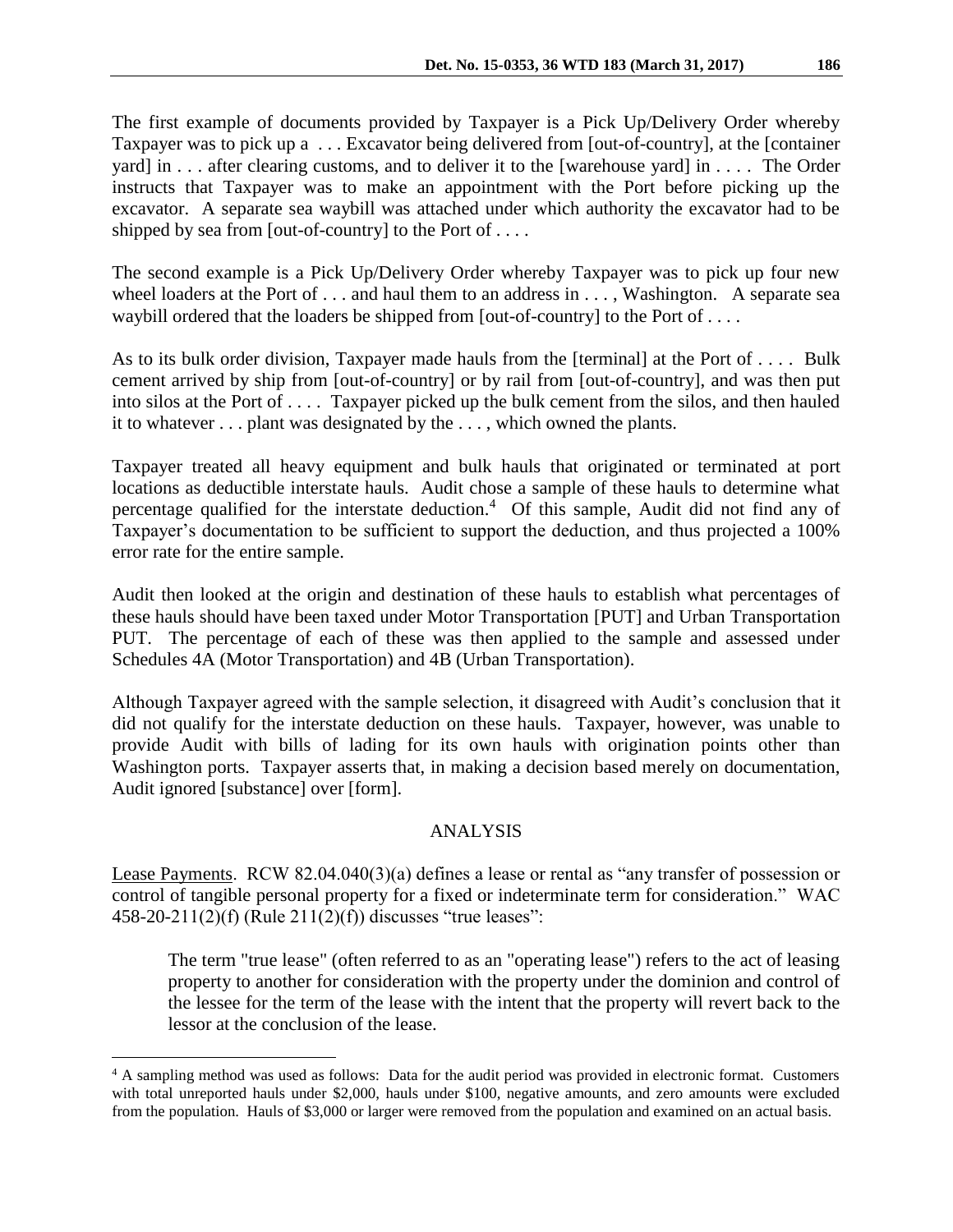Another type of lease is a "financing lease." Although financing leases are structured as leases, they function more like installment sales and are taxed as such. Rule  $211(2)(g)$  provides the following as to financing leases:

(g) The term "financing lease" (often referred to as a "capital lease") typically involves the lease of property for a stated period of time with ownership transferring to the "lessee" at the conclusion of the lease for a nominal or minimal payment. The transaction is structured as a lease, but retains some elements of an installment sale. Financing leases will generally be taxed as if they are installment sales. The presence of some or all of the following factors indicates a financing lease with the transaction treated as an installment sale:

(i) The lessee is given an option to purchase the equipment, and, if so, the option price is nominal (sometimes referred to as a "bargain purchase option");

- (ii) The lessee acquires equity in the equipment;
- (iii) The lessee is required to bear the entire risk of loss;
- (iv) The lessee pays all the charges and taxes imposed on ownership;
- (v) There is a provision for acceleration of rent payments; and
- (vi) The property was purchased specifically for lease to this lessee.

(Emphasis added.) Under Rule 211(6)(b), financing leases are treated for state tax purposes as installment sales, and retail sales tax applies to the full selling price. *See also* WAC 458-20-198. If, as Taxpayer contends, the leases had been financing or capital leases as described in WAC  $458-20-211(2)(g)$ , ownership of the equipment would have transferred to Taxpayer when the purchase price was satisfied. Taxpayer has produced no documentation to indicate that Taxpayer, as lessee, intended to, or did, acquire any equity or interest in the various pieces of equipment. Instead, the lease payments continued, and ownership of the equipment remained with the related companies.

Although Taxpayer has not provided the terms of the leases under which the equipment was rented, it appears that all lease payments made to the related companies continued just as if they were operating leases (or true leases), as defined in WAC 458-20-211(2)(f). In an operating lease, the equipment, in which the Taxpayer as lessee had no interest or responsibility, simply reverts back to the lessors, the related companies in this case, at the conclusion of the lease. Taxpayer owed retail sales tax on all operating lease payments, no matter how long the payments continued.

Taxpayer, however, essentially argues that the original leases were financing leases, and that the payments during the audit period were actually payments over and above the cost of the equipment. Taxpayer asserts that because it had already paid off the cost of the equipment with lease payments made prior to the audit period, their continued payment should be regarded as a mere nontaxable "compensation" arrangement between the related entities.

According to Audit, the leases entered into by Taxpayer were set up and managed as "true" (or "operating") leases. Contrary to the position taken by Taxpayer, Rule 211 explains that lease payments under "operating leases" are subject to retail sales tax, unlike payments on "financing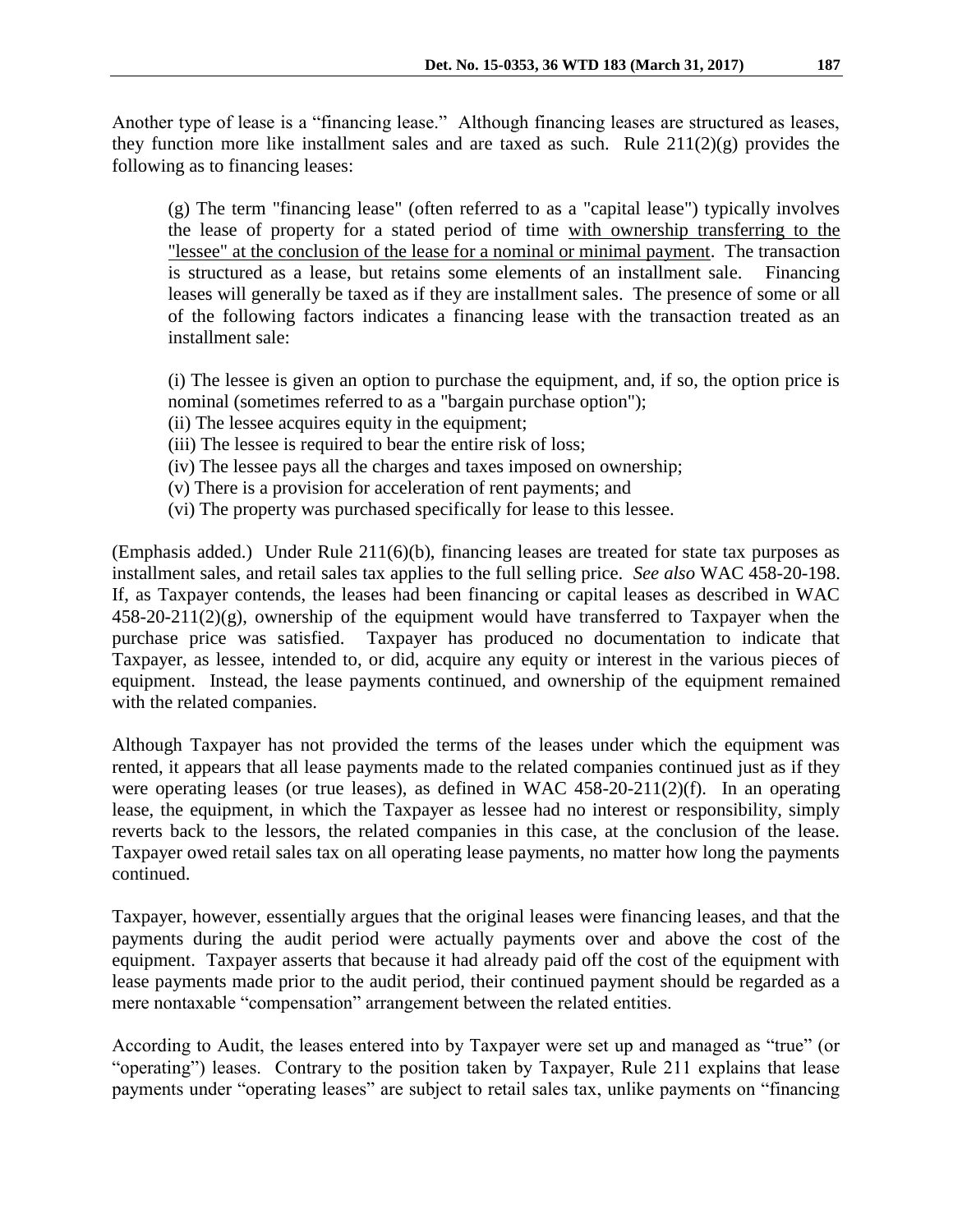leases," on which the sales tax applies only to the full selling price. Rule 211(6)(b). The Department may not change its manner of taxation to accommodate the taxpayer's chosen form, and the Department is not at liberty to disregard the structure of the taxpayer's transaction at the expense of the state. *See Washington Sav-Mor Oil Co. v. State Tax Comm'n*, 58 Wn.2d 518, 522-523, 364 P.2d 440 (1961). The leases in this case were structured and treated by all parties as true operating leases in which the affiliated companies retained ownership of the equipment. The Department must tax these leases accordingly.

Taxpayer's petition as to this issue is denied.

Interstate Commerce. Revenues from hauling property are generally subject to [PUT] under either the motor transportation (RCW 82.16.020(1)(f)) or urban transportation (RCW 82.16.010(1)(d)) classifications, depending on the length and locations of the hauls.<sup>5</sup>

RCW82.16.050(6), however, [allows a deduction for "[a]mounts derived from business which the state is prohibited from taxing under the Constitution of this state or the Constitution or laws of the United States; . . . . "]

WAC 458-20-193D (Rule 193D) similarly provides, as to the [PUT]:

In computing public utility tax, there may be deducted from gross income so much thereof as is derived from actually transporting persons or property . . . from this state to another state or territory or to a foreign country and vice versa.

\* \* \*

Insofar as the transportation of goods is concerned, the interstate movement of cargo or freight ceases when the goods have arrived at the destination to which it was billed by the out-of-state shipper, and no deduction is permitted of the gross income derived from transporting the same from such point of destination in this state to another point within this state. Thus, freight is billed from San Francisco, or a foreign point, to Seattle. After arrival in Seattle it is transported to Spokane. No deduction is permitted of the gross income received for the transportation from Seattle to Spokane. Again, freight is billed from San Francisco, or a foreign point, to a line carrier's terminal, or a public warehouse in Seattle. After arrival in Seattle it is transported from the line carrier's terminal or public warehouse to the buyer's place of business in Seattle. No deduction is permitted of the gross income received as transportation charges from the line carrier's terminal or public warehouse to the buyer's place of business in Seattle.

(Rule 193D, emphasis added.) Thus, when a motor carrier moves goods within Washington under the authority of a through bill of lading that originates outside of Washington, the interstate commerce deduction will apply. But, if such movement is not under the authority of such a through bill of lading, the interstate commerce deduction will not apply. Det. No. 89-503, 8 WTD 341 (1989); *see also* Det. No. 93-240, 13 WTD 369 (1994).

<sup>5</sup> See also WAC 458-20-180.